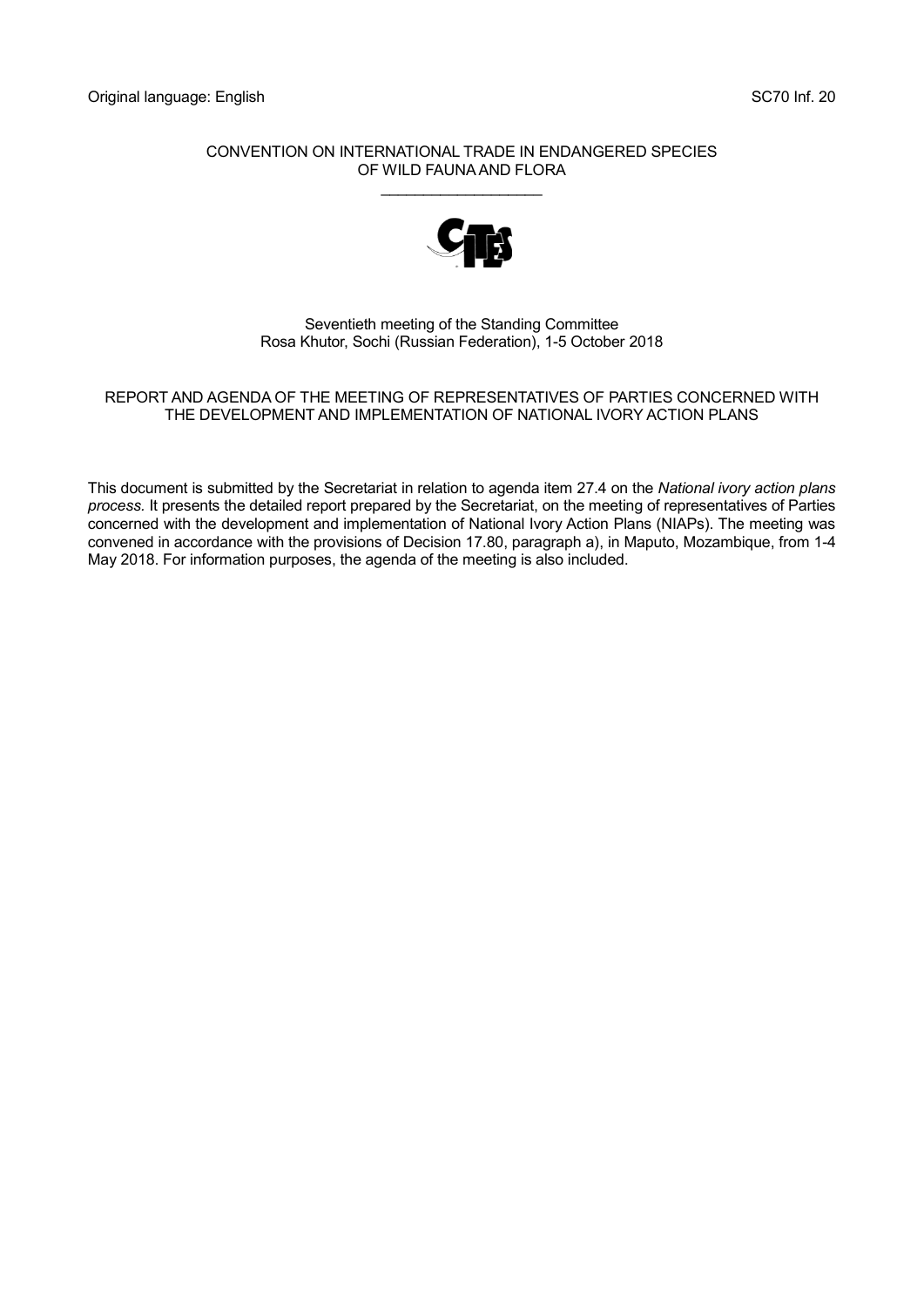# **Meeting of representatives of Parties concerned with the development and implementation of National Ivory Action Plans (NIAPs)**

## **Maputo, Mozambique, 1-4 May 2018**

1. At its 17th meeting (CoP17, Johannesburg, 2016), the Conference of the Parties of the Convention on International Trade in Endangered Species of Wild Fauna and Flora (CITES) adopted Decision 17.80 on the *National ivory action plans process*, as follows:

#### *17.80 Directed to the Secretariat*

*The Secretariat shall, subject to external funding:*

- *a) convene a meeting from representatives of Parties concerned with the development and implementation of National Ivory Action Plans, in cooperation with partner organizations in the International Consortium on Combating Wildlife Crime (ICCWC) and, as appropriate, other Parties, experts and donors, to:*
	- *i*) review the development and implementation of National Ivory Action Plans and, inter alia, *exchange experiences and best practices;*
	- *ii) identify opportunities including opportunities that promote long-term collaboration among enforcement authorities, for cross-border collaboration and regional cooperation, joint actions, and resource mobilisation; and*
	- *iii) discuss shared challenges and technical assistance needs;*
- *b) report on the implementation of the present decision to the Standing Committee at its 69th and 70th meeting with recommendations, as appropriate.*
- 2. The Conference of the Parties, at CoP17, also adopted Decisions 17.72, 17.81 and 17.82 on the *National ivory action plans process*, as follows:

#### *17.72 Directed to Parties*

*All Parties are invited to provide financial and/or technical assistance for the development and effective implementation of the NIAPs process.*

#### *17.81 Directed to the Secretariat*

*The Secretariat shall liaise with ICCWC and its members to seek their cooperation for the development of the NIAPs and the monitoring of their implementation.*

#### *17.82 Directed to the Secretariat*

*The Secretariat shall approach Parties, governmental, intergovernmental and non-governmental organizations and other sources to provide financial and/or technical assistance for the development and effective implementation of the NIAPs process.*

3. Pursuant to Decision 17.80, the Secretariat convened a meeting of representatives of Parties involved in the development and implementation of National Ivory Action Plans (NIAPs) in Maputo, Mozambique, from 1 to 4 May 2018. The meeting was convened in close cooperation with the Ministry of Land, Environment and Rural Development of Mozambique, and the Secretariat's partners in the International Consortium on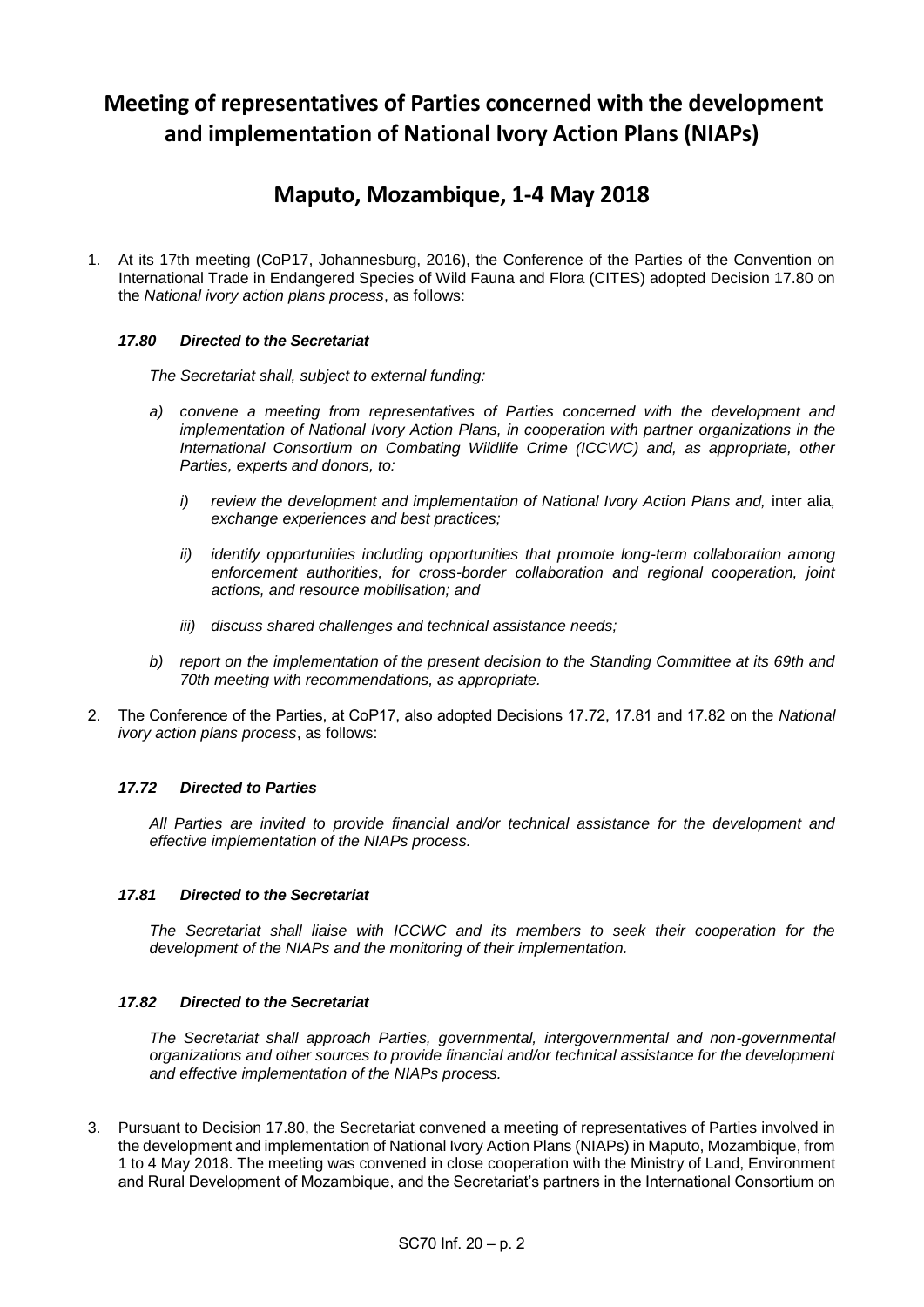Combatting Wildlife Crime (ICCWC).*<sup>1</sup>* The Secretariat and its partners in ICCWC would like to thank the Government of the United Kingdom of Great Britain and Northern Ireland for its generous funding support to ICCWC for the implementation of the ICCWC Strategic Programme 2016-2020, which enabled the convening of this meeting.

- 4. The meeting brought together over 60 representatives from 24 countries across Africa, Asia, Europe and North America, and from intergovernmental and non-governmental organizations. NIAP Parties present at the meeting were: Angola, Cambodia, Cameroon, China, including Hong Kong Special Administrative Region of China, Democratic Republic of the Congo, Egypt, Ethiopia, Gabon, Kenya, Malawi, Malaysia, Mozambique, Nigeria, the Philippines, Qatar, Thailand, Togo, Uganda, the United Republic of Tanzania, and Viet Nam. The only two Parties currently subject to the NIAP process that did not attend the meeting, were the Congo and the Lao People's Democratic Republic.
- 5. The first day of the meeting was reserved for representatives from each NIAP-Party to deliver a presentation on the development and implementation of the NIAP in their country. Presentations included information that facilitated the exchange of experiences, including on lessons learnt, best practices and challenges.
- 6. The second day consisted of presentations by governmental agencies, ICCWC partner organizations, donors, non-governmental organizations and others (European Union, United Kingdom of Great Britain and Northern Ireland, CITES Secretariat, INTERPOL, United Nations Office on Drugs and Crime, World Bank, World Customs Organization, French Development Agency, German Agency for International Cooperation (GIZ), International Fund for Animal Welfare, TRAFFIC, Wildlife Conservation Society) on available tools, services, mechanisms and technical support that could be mobilized to facilitate NIAP implementation. Funding support opportunities and access to such support were also discussed, as well as private sector and civil society engagement in support of NIAP implementation and combating illegal trade in ivory.
- 7. On the third day, meeting participants divided into three working groups. Taking into consideration the presentations made and information provided on the first two days, these working groups discussed the following themes:
	- $\triangleright$  Opportunities for promoting and further strengthening cross-border collaboration, regional and international cooperation and joint activities;
	- $\triangleright$  Experiences and best practices in the development and implementation of NIAPs; and
	- $\triangleright$  Technical and financial assistance needs and resource mobilization.
- 8. Each working group subsequently provided feedback in plenary on its deliberations, conclusions and findings. Meeting participants further discussed and considered the working group outcomes during an interactive plenary session, and concluded and agreed a number of recommended actions. These are presented in paragraph 11.
- 9. On the fourth day of the meeting, INTERPOL facilitated a Regional Investigative and Analytical Case Management (RIACM) meeting. The RIACM provided a platform for representatives to share information and intelligence with regard to *modus operandi*, smuggling routes, and other information, relevant to targeting criminal networks involved in elephant poaching and ivory trafficking.
- 10. By bringing together representatives from NIAP-Parties, governmental, intergovernmental and nongovernmental organizations and agencies, donor agencies, ICCWC partners and civil society, the meeting also supported the implementation of Decisions 17.72, 17.81 and 17.82. NIAPs provide a framework for these agencies, organizations and the donor community to direct their financial, technical and in-kind support to concrete activities designed to address elephant poaching and ivory trafficking, as identified and agreed by the NIAP-Party concerned. The meeting provided an opportunity for NIAP-Parties to learn more about resources and assistance that could be mobilized in support of NIAP implementation, and to identify opportunities to mobilize such resources or support.

-

*<sup>1</sup> ICCWC comprises the CITES Secretariat, [INTERPOL,](http://www.interpol.int/) th[e United Nations Office on Drugs and Crime \(UNODC\),](http://www.unodc.org/) th[e World Bank](http://www.worldbank.org/) and the [World Customs Organization \(WCO\).](http://www.wcoomd.org/)*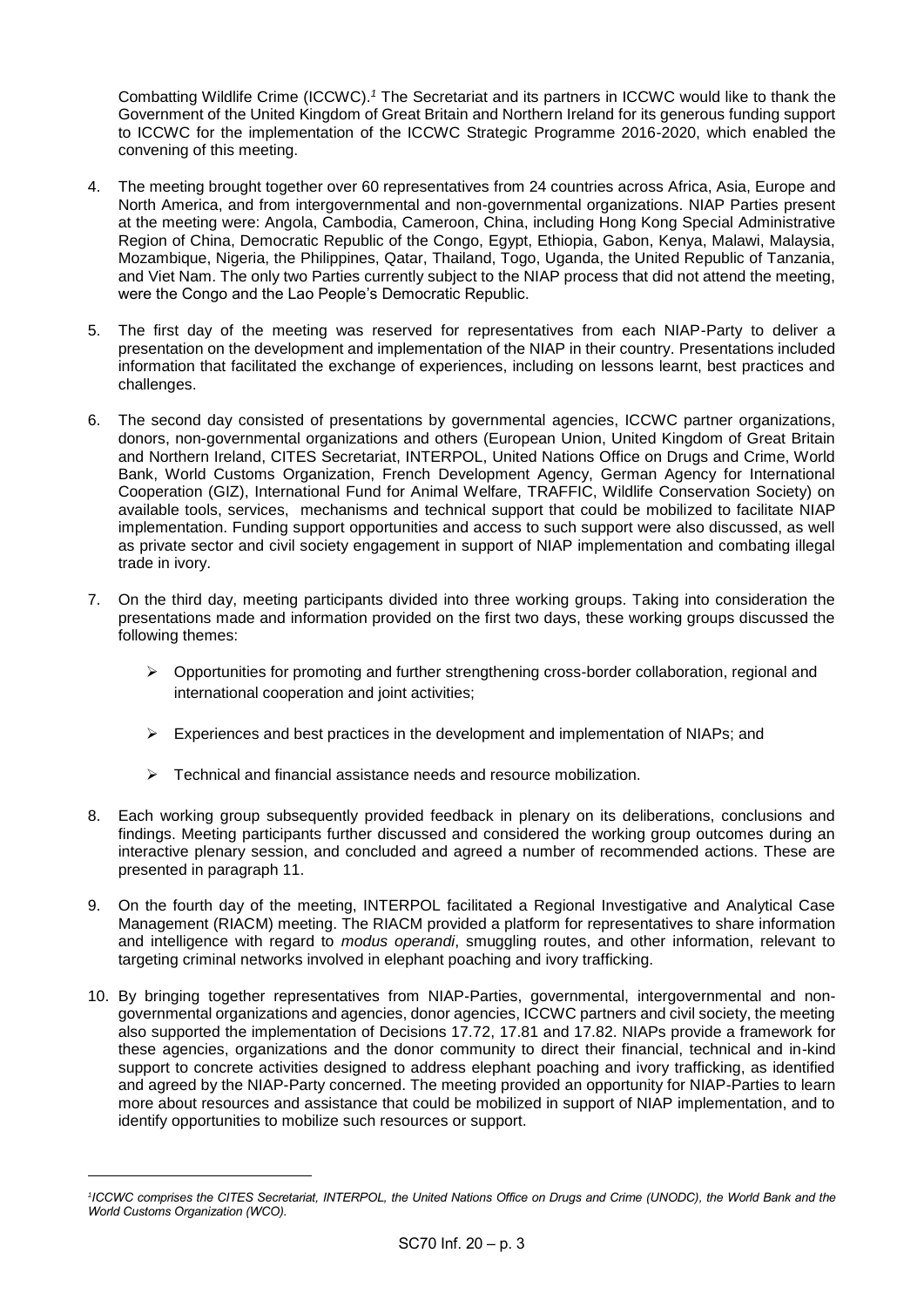11. As indicated in paragraph 8, meeting participants agreed a number of recommended actions, as follows:

### **1. Legislation and regulations**

- a) National legislation and regulations should address wildlife crime as a serious crime and make provision for strong deterrent penalties. This is important for all Parties, and in particular relevant for NIAP- Parties.
- b) National legislation and regulations should be reviewed regularly, to ensure that it effectively responds to the nature of the threat posed by wildlife crime.
- c) NIAP Parties should be encouraged to, where not yet done, review and update legislation and regulations in accordance with paragraph 13 e), f) and g) of Resolution Conf. 11.3 (Rev. CoP17) on *Compliance and enforcement*. 2
- d) It is essential that national legislation enable the use of Mutual Legal Assistance treaties in support of investigations into wildlife crime, including to address ivory trafficking.
- e) Good legislation is essential, but it can only have the desired impact if effectively implemented. It is essential that all national agencies responsible for wildlife law enforcement be familiar with legislative provisions and actively pursue their application.
- f) Legislation should, as far as reasonably possible, be harmonized at regional level, taking into consideration paragraph 13 e), f) and g) and h) of Resolution Conf. 11.3 (Rev. CoP17) on *Compliance and enforcement*.
- g) Sentencing guidelines for wildlife crimes can be a valuable tool in supporting Parties to combat wildlife crime and bringing the criminals involved to justice. Such guidelines must however be developed in a manner that will facilitate easy use by authorities. Sentencing guidelines developed by the United Nations Office on Drugs and Crime (UNODC) for a number of Parties have been successfully launched, and NIAP-Parties should be encouraged to reach out to UNODC for support in developing such guidelines.
- h) To facilitate the effective implementation of legislation and regulations, penalties that could be imposed must be proportionate to the seriousness of the crime. This was exemplified by the experience shared by a NIAP-Party whose legislation included life imprisonment as a penalty for illegal ivory possession or trade in ivory. The courts had great difficulty in applying this legislation in some cases, since some offences were one-off offences involving for example a single ivory tusk or only a few pieces of worked ivory. To resolve this matter, that Party made legislative and regulatory amendments to introduce categorization of offences and penalties, thus ensuring that the penalties would be proportionate to the crime committed. Through categorization, penalties could escalate in accordance with the seriousness of the crime.
- i) As recommended in Resolution Conf. 11.3 (Rev. CoP17) on *Compliance and enforcement*, paragraph 13 h), offenders involved in ivory trafficking, in particular those identified as members of organized crime groups, should, whenever possible, be prosecuted under a combination of relevant legislation (anti-money laundering, anti-corruption, etc.) carrying appropriate penalties, and acting as effective deterrents.

### **2. National level enforcement action and inter-agency collaboration**

a) Parties significantly affected by illegal trade in wildlife, including elephant poaching and illegal trade in ivory, should consider establishing specialized wildlife law enforcement units, including dedicated

*<sup>2</sup> <https://www.cites.org/sites/default/files/document/E-Res-11-03-R17A.pdf>*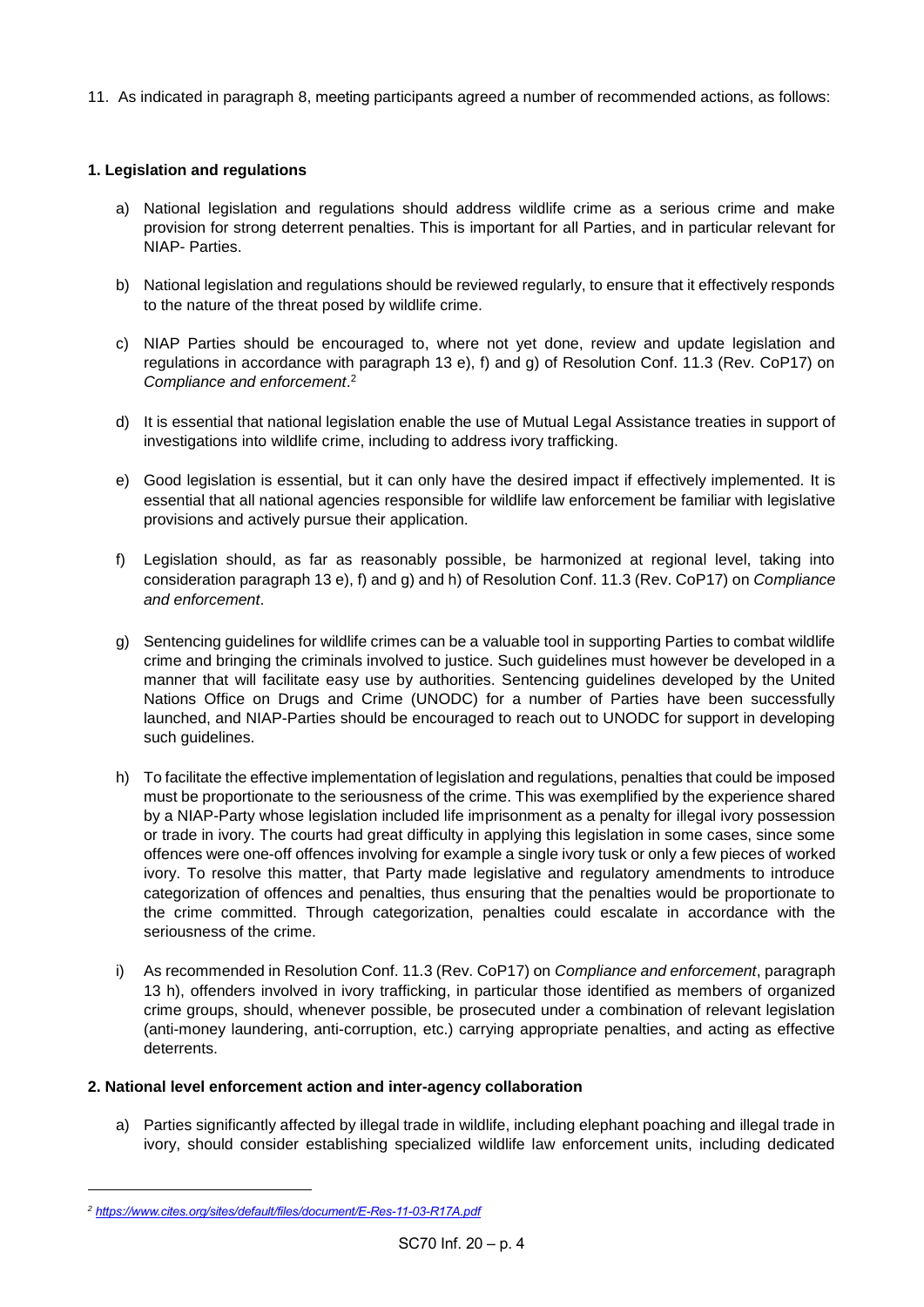wildlife crime investigators and prosecutors, taking into consideration the *Guidance for specialized wildlife law enforcement units* in Annex 3 to Resolution Conf. 11.3 (Rev. CoP17) on *Compliance and enforcement.*

- b) NIAP-Parties should make every effort to further enhance communication among national agencies responsible for wildlife law enforcement, including by formalizing collaboration between customs, police and CITES Management Authorities, and with a particular focus on the provisions of paragraph 9 b) of Resolution Conf. 11.3 (Rev. CoP17) on *Compliance and enforcement*.
- c) The collection of samples from seizures for forensic analyses should be institutionalized as part of the evidence gathering process towards prosecution and successful conviction, by putting in place a national protocol that will facilitate the collection of samples in accordance with recognized procedures and relevant legislation regulating the exchange of such specimens. This should be done with a particular focus on paragraphs 22 and 24 of Resolution Conf. 10.10 (Rev. CoP17) on *Trade in elephant specimens<sup>3</sup>* and paragraphs 1 f) and 1 g) in Resolution Conf. 9.14 (Rev. CoP17) on *Conservation of and trade in African and Asian rhinoceroses*. 4 5
- d) The development of an ivory fingerprinting kit $6$  presents excellent opportunities to further expand the use of fingerprinting to address illegal trade in ivory. NIAP-Parties are encouraged to use these fingerprinting kits and, where electronic fingerprint databases do not yet exist, pursue the establishment of such databases, which should ideally be compatible with INTERPOL standards<sup>7</sup> to enable efficient information exchange and analysis, at the international level.
- e) Parties should seek to develop Standard Operating Procedures (SOPs) for the management of wildlife crime scenes, including crime scenes involving ivory seizures, in order to facilitate the preservation, collection and best handling of evidence.
- f) Parties affected by ivory trafficking should make every effort to enhance the capacity of agencies responsible for wildlife law enforcement to identify specimens of elephant ivory, including worked ivory, through training and the implementation of paragraph 13 q) of Resolution Conf. 11.3 (Rev. CoP17) on *Compliance and enforcement*.
- g) NIAP-Parties should endeavor to establish and formalize collaboration with private sector partners and civil society organizations, including through the implementation of paragraph 9 a) of Resolution Conf. 11.3 (Rev. CoP17) on *Compliance and enforcement*.
- h) All Parties in whose jurisdiction there is a legal domestic market for ivory that is contributing to poaching or illegal trade, should take urgent measures to fully implement paragraphs 3, 4 and 5 of Resolution Conf. 10.10 (Rev. CoP17) on *Trade in elephant specimens*, and report on this implementation to the Secretariat, pursuant to paragraph 8 of Resolution Conf. 10.10 (Rev. CoP17).
- i) When legal domestic markets for ivory are closed, alternative livelihoods should be considered for those directly affected by the closure of such markets.
- j) The provisions of paragraph 6 of Resolution Conf. 10.10 (Rev. CoP17) on *Trade in elephant specimens* must be strictly implemented by all Parties in whose jurisdiction there is a legal domestic market for ivory.

*<sup>3</sup> <https://cites.org/sites/default/files/document/E-Res-10-10-R17.pdf>*

*<sup>4</sup> <https://cites.org/sites/default/files/document/E-Res-09-14-R17.pdf>*

*<sup>5</sup> A reference to the resolution on rhinoceroses is included because two NIAP Parties have been requested to develop and implement a National Ivory and Rhinoceros Action Plan (NIRAP).*

*<sup>6</sup> <http://news.met.police.uk/news/met-forensics-specialist-awarded-for-ivory-fingerprinting-kit-268299>*

*<sup>7</sup> <https://www.interpol.int/INTERPOL-expertise/Forensics/Fingerprints>*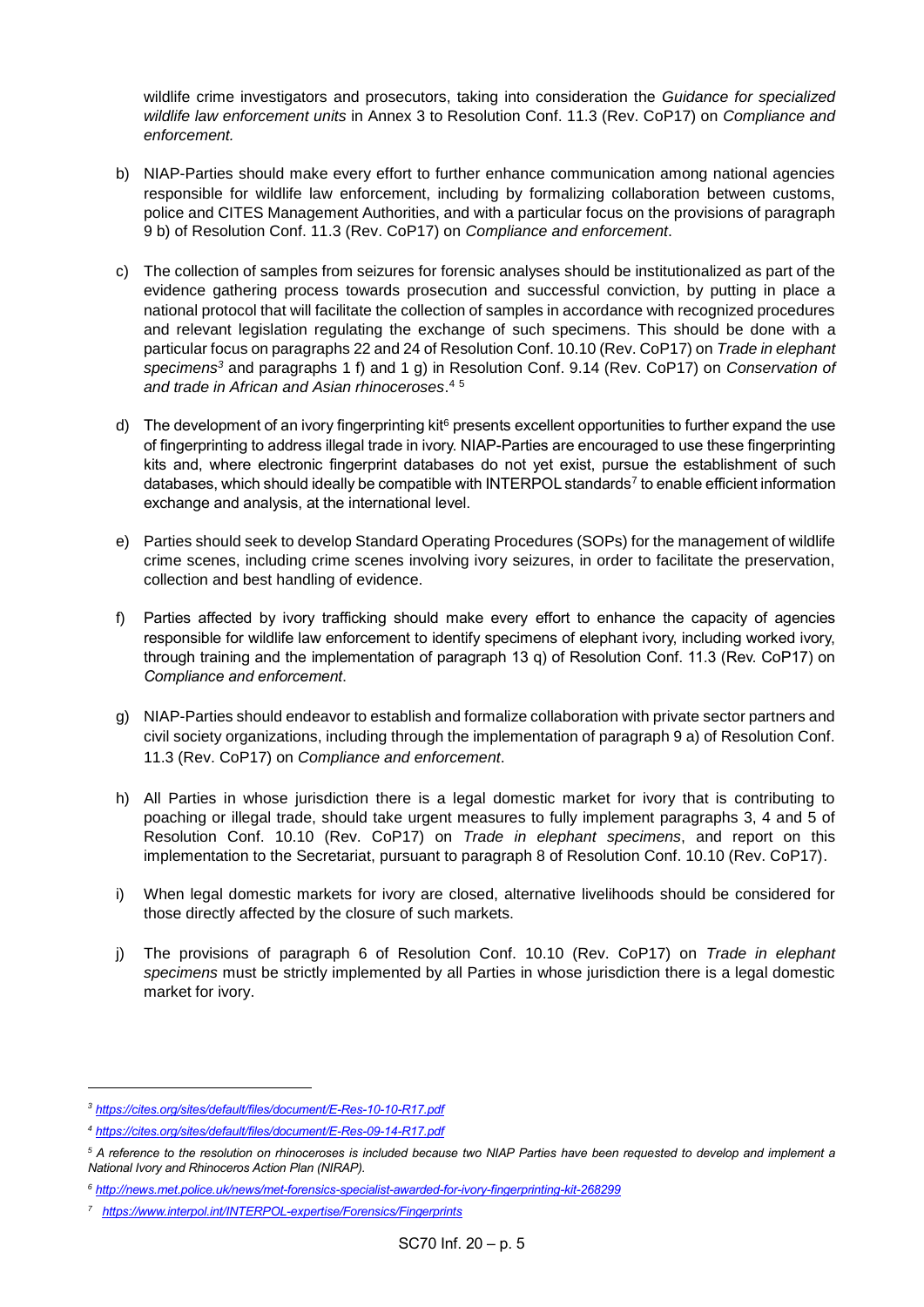- k) Theft of ivory from stockpiles continues to be a concern. The establishment of effective stockpile management systems, including electronic systems, to improve stockpile management and capture all data on ivory stockpiles in a secure national database, should be encouraged.
- l) All Parties should strictly implement paragraph 2 of Resolution Conf. 10.10 (Rev. CoP17) on *Trade in elephant specimens*, regarding marking of ivory, and Resolution Conf. 17.8 on *Disposal of illegally traded and confiscated specimens of CITES-listed species*. <sup>8</sup> The marking of ivory in accordance with Resolution Conf. 10.10 (Rev. CoP17) should be complemented by also recording the origin or source of the ivory, and by taking photographs of the ivory.
- m) Costs associated with the inventory and storage of confiscated ivory poses a significant challenge to some Parties, and opportunities to provide support to such Parties should be actively explored.
- n) Agencies responsible for wildlife law enforcement should make every effort to establish the closest working relationship possible with prosecution authorities, including engaging prosecutors in the investigation and case management processes, where appropriate.
- o) Countries have different levels of capacity. To ensure that limited resources are deployed in the best manner possible, a thorough assessment of needs should be conducted before investing in remedial action. The *ICCWC Wildlife and Forest Crime Analytic Toolkit* and the *ICCWC Indicator Framework for Wildlife and Forest Crime* are important tools that could be mobilized in this regard. Parties are encouraged to make use of these tools, as recommended in paragraph 13 i) of Resolution Conf. 11.3 (Rev. CoP17) on *Compliance and enforcement*.
- p) NIAP-Parties are encouraged to engage with universities and academia to conduct analytical research on elephant poaching or illegal trade in ivory, as applicable to the Party, in support of the development of appropriate law enforcement and related responses.
- q) NIAP-Parties are encouraged to, where not yet in place, establish informer networks and implement informer incentive schemes, with a particular focus on addressing elephant poaching and illegal ivory trade, taking into consideration paragraph 13 b) of Resolution Conf. 11.3 (Rev. CoP17) on *Compliance and enforcement*.
- r) NIAP-Parties are encouraged to draw upon the media to showcase results of law enforcement work, including highlighting the conservation status of elephants and the impact of elephant poaching and illegal trade in ivory on the species.

#### **3. International and regional enforcement collaboration**

- a) There is a need to prioritize and increase the use of Mutual Legal Assistance treaties to combat illegal trade in ivory, including by mobilizing the tools available through the United Nations Convention against Corruption (UNCAC), the UN Convention against Transnational Organized Crime (UNTOC), and regional agreements.
- b) Some countries experience a lack of response when sending formal requests for Mutual Legal Assistance to other countries. There is a need to better understand the reasons for this lack of reply in some cases. UNODC is encouraged to examine such cases with the aim of identifying solutions that will facilitate prompt replies and effective use of this tool to address illegal trade in wildlife, including ivory trafficking.
- c) Parties affected by ivory trafficking should make every effort to draw upon existing platforms and organizations to leverage expert support from INTERPOL, the World Customs Organization, and other specialists, including members of civil society organizations and private sector partners. This could for example be done by actively implementing paragraph 9 i) of Resolution Conf. 11.3 (Rev. CoP17) on

*<sup>8</sup> <https://cites.org/sites/default/files/document/E-Res-17-08.pdf>*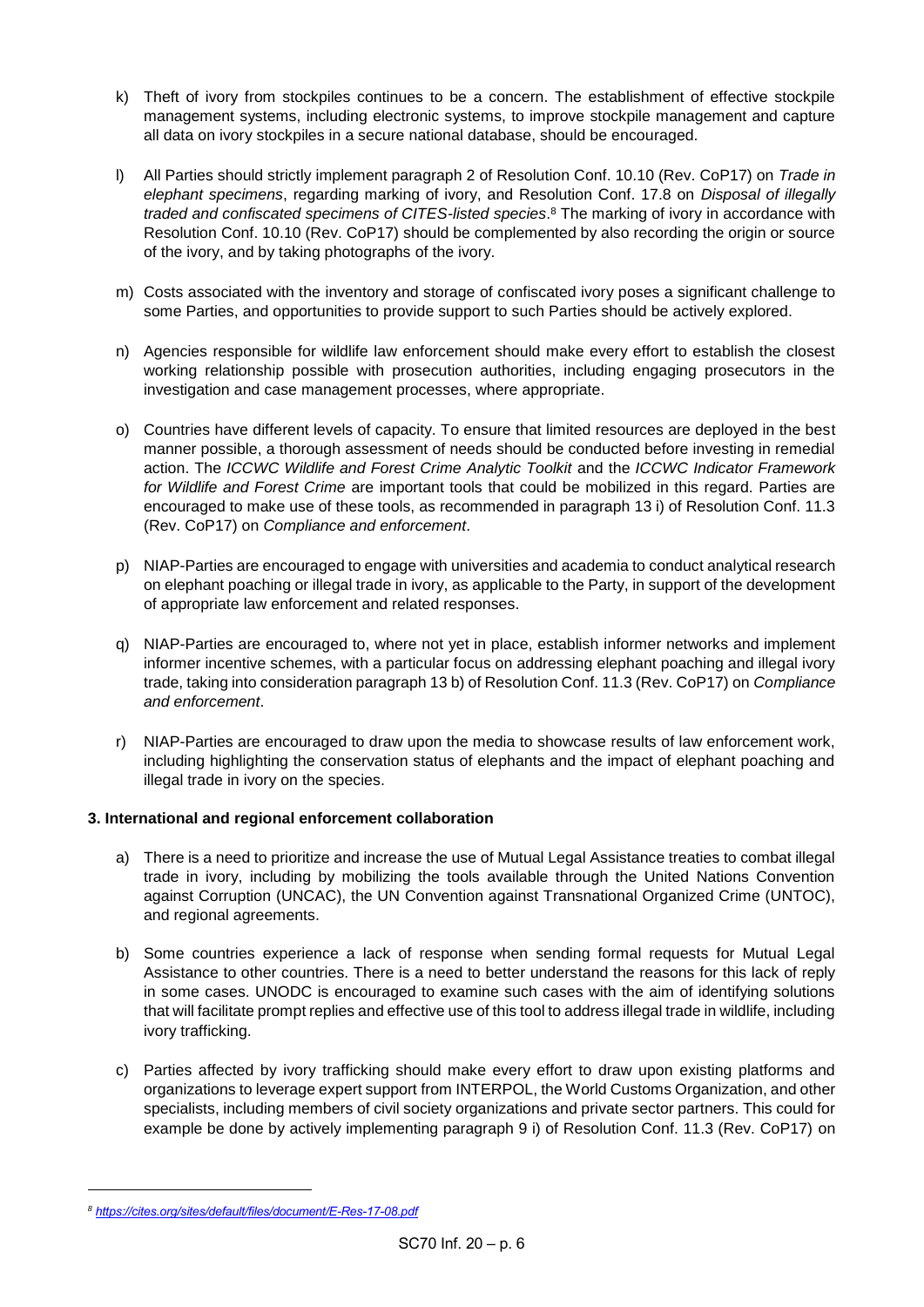*Compliance and enforcement*, and by using WCO's ENVIRONET,<sup>9</sup> as well as CENcomm, where closed user groups can be created, and where specialists could be invited to participate in those groups for technical matters.<sup>10</sup>

- d) The sharing of information and intelligence between and among source, transit and destination countries is essential in the fight against ivory trafficking. The full and effective implementation of paragraph 13 j) of Resolution Conf. 11.3 (Rev. CoP17) on *Compliance and enforcement*, and paragraph 23 of Resolution Conf. 10.10 (Rev. CoP17) on *Trade in elephant specimens*, should be actively pursued by all NIAP-Parties, including for the purpose of further strengthening country specific risk profiles and indicators to address ivory trafficking.
- e) Parties affected by ivory trafficking should where appropriate, create partnerships with civil society organizations, transport companies, air and sea carriers, and others such as the signatories to the United For Wildlife Transport Task Force Buckingham Palace Declaration,<sup>11</sup> to support the disruption of illegal trade in wildlife, including transport routes used for ivory trafficking, and to strengthen the implementation of the provisions of paragraph 13.l) in Resolution Conf. 11.3 (Rev. CoP17) on *Compliance and enforcement*.

#### **4. Outreach, public awareness and education**

- a) Continuous efforts to raise awareness about the devastating economic, social and environmental impacts of wildlife crime at the highest political levels are needed. Political support is essential in addressing wildlife crime and facilitates the implementation of Resolutions, Decisions and recommendations adopted by CITES governing bodies. The effective overall implementation of these Resolutions, Decisions and recommendations will have a direct impact on successfully tackling wildlife crime, including illegal trade in ivory.
- b) Parties subject to the NIAP process should actively engage in public awareness campaigns, drawing attention to existing or new regulations concerning the sale, purchase and possession of ivory, and implementing Resolution Conf. 17.4 on *Demand reduction strategies to combat illegal trade in CITESlisted species*. 12
- c) Youth engagement and raising awareness among the youth about the serious nature of wildlife crime, including the poaching of elephants and illegal trade in ivory, is in particular important for NIAP-Parties, including by pursuing the implementation of Resolution Conf. 17.5 on *Youth engagement*. 13

### **5. Resource mobilization**

-

- a) NIAP-Parties should make every effort to mainstream NIAP implementation in national budgeting processes.
- b) NIAP-Parties should actively raise awareness among decision and policy makers for budget allocation, to ensure that they are aware of and understand the serious threat posed by elephant poaching and illegal trade in ivory, and the importance of NIAP implementation.
- c) NIAP-Parties should make deliberate efforts to identify priority NIAP actions that could benefit from donor and development community support, and take steps to proactively communicate and present these needs to potential donors and the development community.

*<sup>9</sup> <https://www.cites.org/sites/default/files/notif/E-Notif-2015-039.pdf>*

*<sup>10</sup> See for example the following URL[: https://www.cites.org/sites/default/files/notif/E-Notif-2018-046.pdf](https://www.cites.org/sites/default/files/notif/E-Notif-2018-046.pdf)*

*<sup>11</sup> [https://www.cites.org/eng/news/pr/transport\\_sector\\_steps\\_up\\_to\\_fight\\_illicit\\_wildlife\\_trafficking\\_14032016](https://www.cites.org/eng/news/pr/transport_sector_steps_up_to_fight_illicit_wildlife_trafficking_14032016)*

*<sup>12</sup> <https://cites.org/sites/default/files/document/E-Res-17-04.pdf>*

*<sup>13</sup> <https://cites.org/sites/default/files/document/E-Res-17-05.pdf>*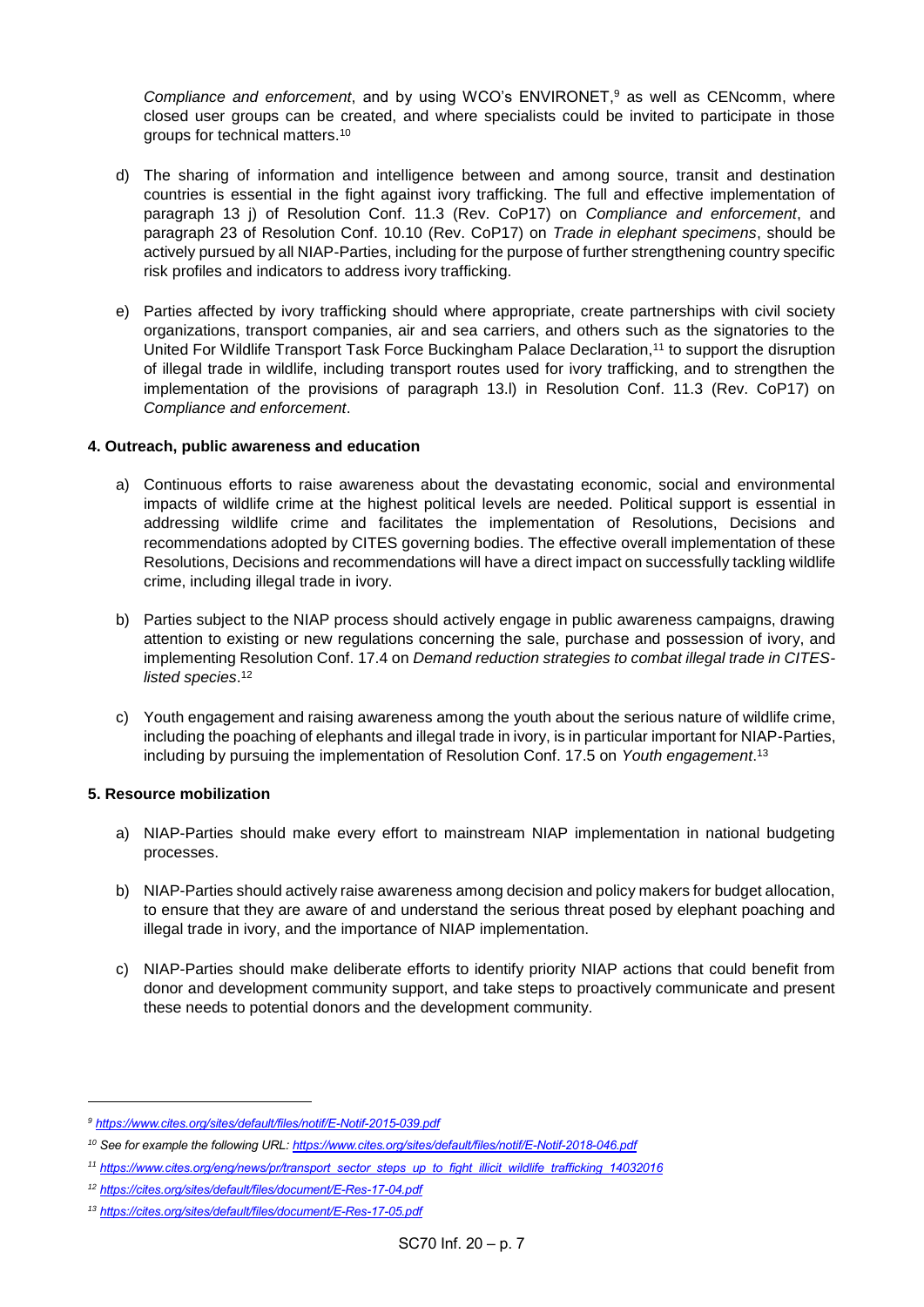- d) Donors and the development community are encouraged to, for Parties subject to the NIAP process, align the mobilization of resources with the priorities identified in NIAPs and Resolution Conf. 10.10 (Rev. CoP17) on *Trade in elephant specimens*.
- e) Donor agencies and the development community should communicate in a timely manner to eligible Parties, information about funding opportunities that may arise, providing detailed information about the amount of funding available, funding priorities and the activities that could be addressed through it, and what is required from any eligible Party to enable it to access the funding.
- f) Where funding or technical support is offered, it often comes from different entities and sources, and donor agencies and development partners are encouraged to engage and collaborate closely with the government of the Party concerned to identify, plan and agree priorities. If not, it often leads to duplication and could place a burden on limited national resources, with different donor agencies and development partners offering the same type of support to the same authorities multiple times and often in different ways. The government of the Party concerned has an important role in coordinating and managing support to avoid duplication.
- g) African elephant range States that are subject to the NIAP process are encouraged to, as much as possible align, their NIAPs to the implementation of the African Elephant Action Plan.<sup>14</sup>

#### **6. NIAP process-related matters**

- a) Consideration must be given to how the NIAP process can be further refined to enable NIAP-Parties to, when appropriate, revise their NIAPs to incorporate new actions as may be needed to respond to any new or emerging elephant poaching or ivory trafficking trends.
- b) The process of including new Parties in the NIAP process, and for Parties to exit the NIAP process should be further clarified, for simplification's and transparency's sakes.

*<sup>14</sup> <https://www.cites.org/sites/default/files/common/cop/15/inf/E15i-68.pdf>*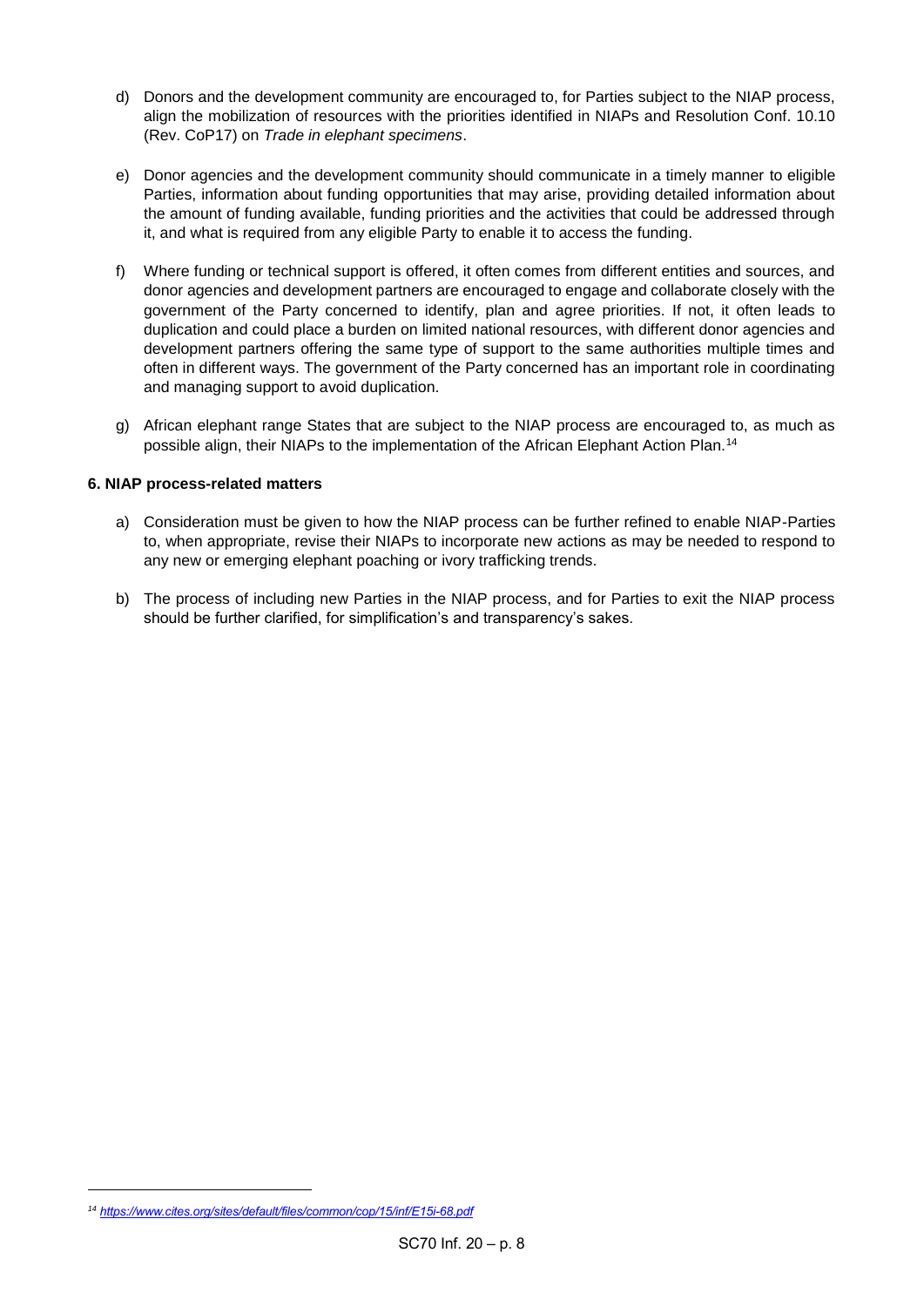





## **CITES National Ivory Action Plan Meeting**

## **Maputo, Mozambique**

### **1 - 4 May 2018**

### **DAY ONE**

*(All sessions on day one will be open sessions)*

| 08:00-09:30                                     | <b>Registration</b>                                                                                                                                                                                                                                                                                                                    |                       |  |  |  |
|-------------------------------------------------|----------------------------------------------------------------------------------------------------------------------------------------------------------------------------------------------------------------------------------------------------------------------------------------------------------------------------------------|-----------------------|--|--|--|
| 09:30-10:30                                     | <b>Welcome &amp; overview</b>                                                                                                                                                                                                                                                                                                          |                       |  |  |  |
|                                                 | Welcome remarks<br>General Director, National Administration for Conservation Agency (ANAC)                                                                                                                                                                                                                                            | Mr. Mateus<br>Mutemba |  |  |  |
|                                                 | National Ivory Action Plan (NIAP) process – setting the scene                                                                                                                                                                                                                                                                          | <b>CITES</b>          |  |  |  |
|                                                 | Meeting objectives and participant introductions                                                                                                                                                                                                                                                                                       | <b>CITES</b>          |  |  |  |
| <b>Plenary Session 1: Country presentations</b> |                                                                                                                                                                                                                                                                                                                                        |                       |  |  |  |
| 10:30-17:30                                     | Country Presentations (10 minutes per country)                                                                                                                                                                                                                                                                                         | <b>ALL PARTIES</b>    |  |  |  |
| Incl., lunch &<br>coffee breaks                 | Representatives from each country will be requested to deliver a ten-minute<br>presentation on the status of development and implementation of NIAPs in their<br>country. Representatives should, as appropriate, include information that will<br>facilitate the exchange of experiences, including on best practices and challenges. |                       |  |  |  |

## **DAY TWO**

*(All sessions on day two will be open sessions)*

| 08:30-09:00 | <b>Registration</b>                                                                                  |                                  |
|-------------|------------------------------------------------------------------------------------------------------|----------------------------------|
| 09:00-09:30 | <b>Official opening session</b>                                                                      |                                  |
|             | Opening remarks (donor)<br>HE High Commissioner, British High Commission, Maputo                     | Ms. Joanna<br>Kuenssberg         |
|             | Opening remarks<br>Chief of Enforcement Support, CITES Secretariat                                   | Mr. Ben Janse<br>van Rensburg    |
|             | Welcome remarks (host country)<br>HE Minister of Land, Environment and Rural Development, Mozambique | Minister Celso<br>Ismael Correia |

In cooperation with









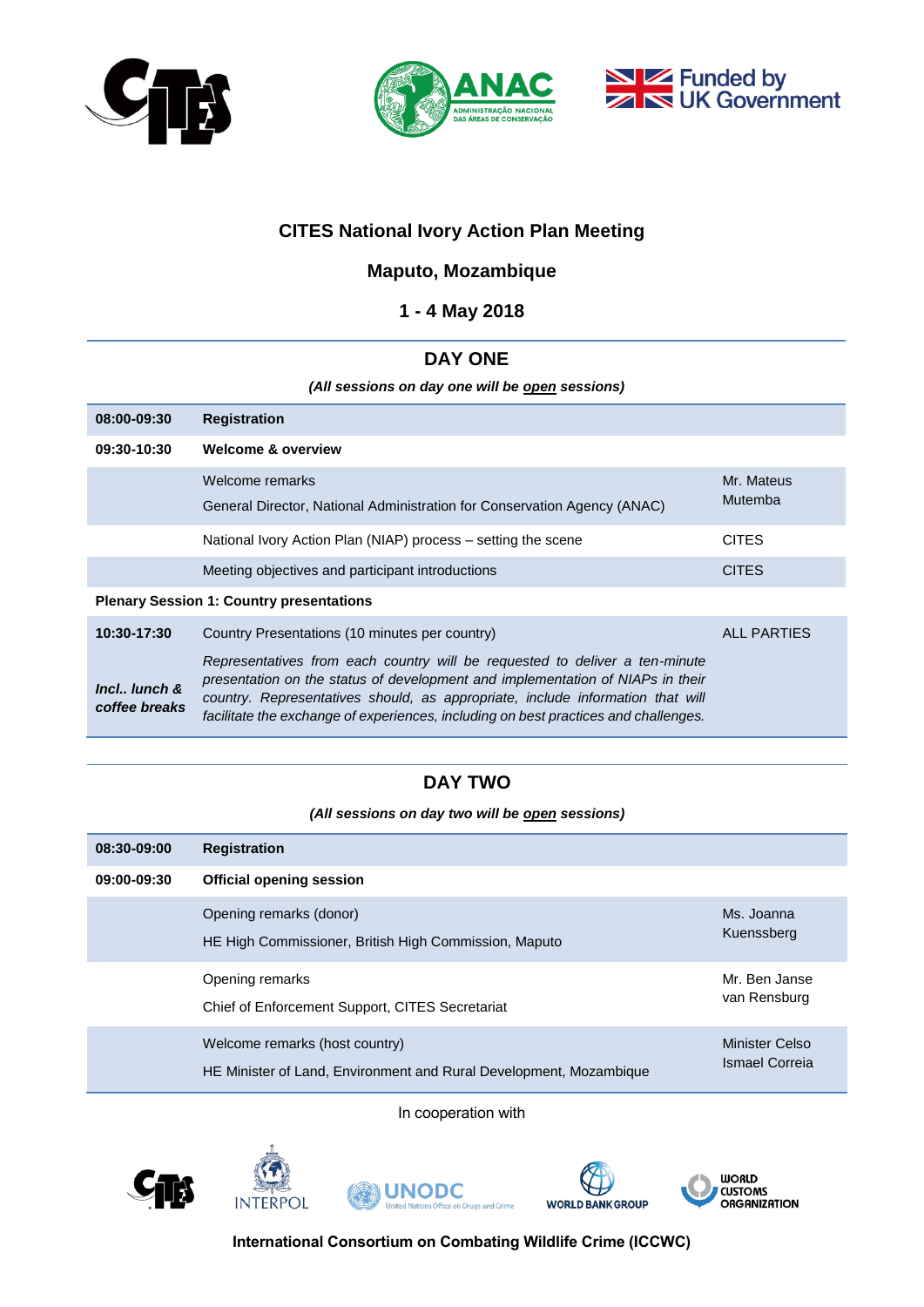





|                                             | <b>Photo session</b>                                                                                                                       |                       |  |  |  |
|---------------------------------------------|--------------------------------------------------------------------------------------------------------------------------------------------|-----------------------|--|--|--|
| <b>Plenary Session 2: Available support</b> |                                                                                                                                            |                       |  |  |  |
| 09:30-09:40                                 | International Consortium on Combatting Wildlife Crime                                                                                      | <b>CITES</b>          |  |  |  |
| 09:40-10:10                                 | The Global Wildlife Programme and the ICCWC Anti-Money Laundering<br>Programme                                                             | <b>World Bank</b>     |  |  |  |
| 10:10-10:40                                 | Project Wisdom and INTERPOL support available to NIAP countries                                                                            | <b>INTERPOL</b>       |  |  |  |
| 10:40-11:00                                 | Coffee Break                                                                                                                               |                       |  |  |  |
| 11:00-11:30                                 | Operationalizing risk management and exchange of information                                                                               | <b>WCO</b>            |  |  |  |
| 11:30-12:00                                 | NIAP Parties and the EU Action Plan against Wildlife Trafficking                                                                           | European Union        |  |  |  |
| 12:00-12:30                                 | French Development Agency (AFD) support to combat illegal trade in ivory                                                                   | <b>AFD</b>            |  |  |  |
| 12:30-13:00                                 | Opportunities to tackle illegal trade in ivory through UK initiatives                                                                      | United Kingdom        |  |  |  |
| 13:00-14:00                                 | <b>Lunch Break</b>                                                                                                                         |                       |  |  |  |
| 14:00-14:30                                 | Strengthening national responses, crime scene investigation, prosecution and<br>use of forensic technology                                 | UNODC                 |  |  |  |
| 14:30-15:00                                 | Opportunities to support NIAP implementation through the GIZ Project<br>"Combating Poaching and the Illegal Trade in Ivory and Rhino-horn" | GIZ                   |  |  |  |
| 15:00-15:30                                 | ETIS findings and support available through TRAFFIC                                                                                        | <b>TRAFFIC</b>        |  |  |  |
| 15:30-16:00                                 | Coffee Break                                                                                                                               |                       |  |  |  |
| 16:00-16:30                                 | Fingerprinting to tackle ivory trafficking                                                                                                 | <b>IFAW</b>           |  |  |  |
| 16:30-17:00                                 | Case studies--NGO assistance to government partners in combatting ivory<br>trafficking                                                     | <b>WCS</b>            |  |  |  |
| 17:00-17:30                                 | The role of MIKE in supporting NIAP Parties                                                                                                | <b>MIKE Programme</b> |  |  |  |

### **DAY THREE**

*(All sessions on day three will be open sessions)*

In cooperation with









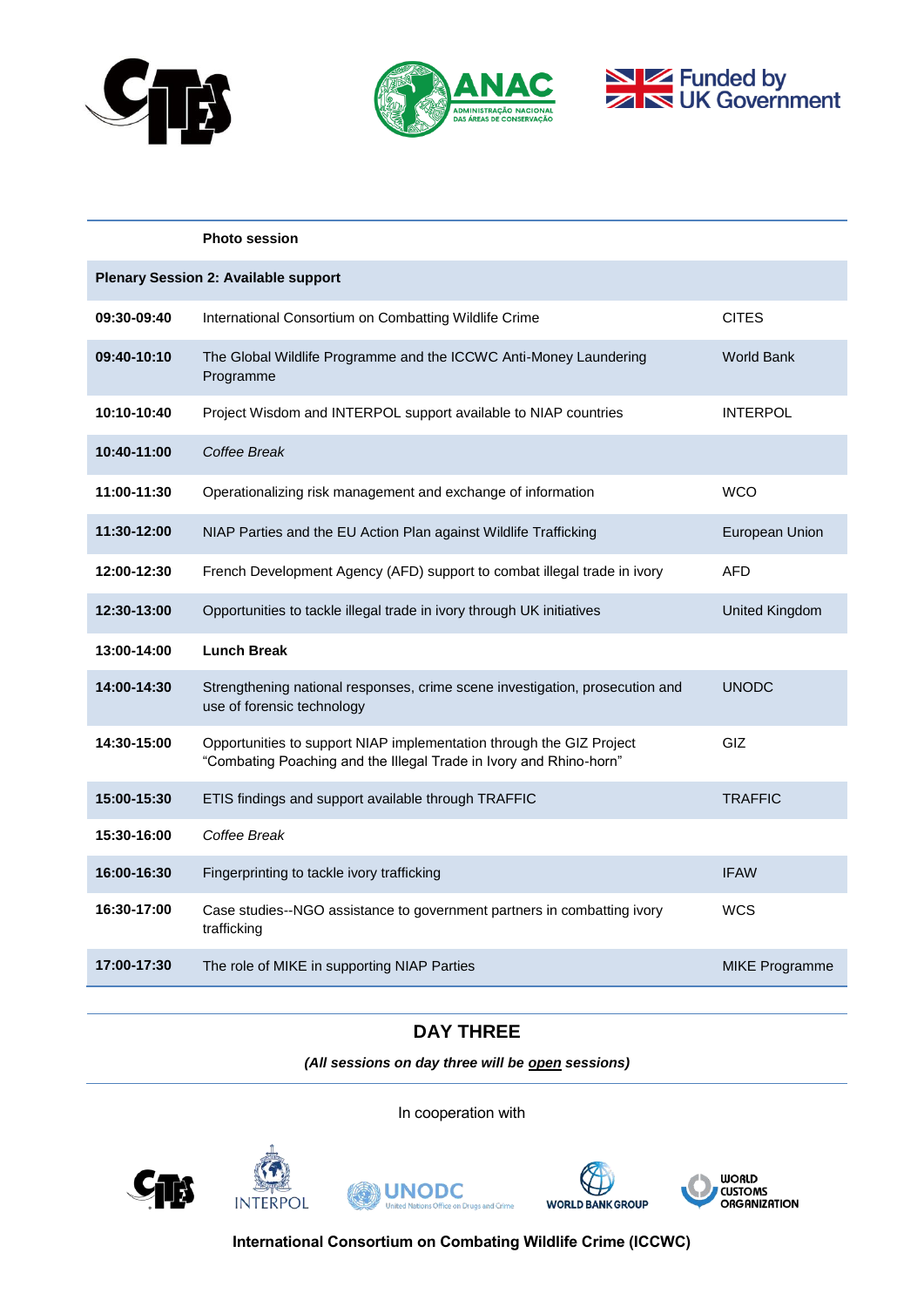





| 08:30-09:00                                                          | <b>Registration</b>                                                                                                                                    |                    |  |  |  |
|----------------------------------------------------------------------|--------------------------------------------------------------------------------------------------------------------------------------------------------|--------------------|--|--|--|
| <b>Plenary Session 3</b>                                             |                                                                                                                                                        |                    |  |  |  |
| 09:00-09:30                                                          | Overview of Days 1 and 2 and Working Group objectives                                                                                                  | <b>CITES</b>       |  |  |  |
|                                                                      |                                                                                                                                                        |                    |  |  |  |
| <b>Working group discussions</b>                                     |                                                                                                                                                        |                    |  |  |  |
| 09:30-12:00                                                          | Meeting divides into three (3) working groups (WG).                                                                                                    | <b>ALL PARTIES</b> |  |  |  |
|                                                                      | WG 1: Opportunities for promoting and further strengthening cross-border<br>collaboration, regional and international cooperation and joint activities |                    |  |  |  |
|                                                                      | WG 2: Experiences and best practices in the development and implementation of<br><b>NIAPs</b>                                                          |                    |  |  |  |
|                                                                      | WG 3: Technical and financial assistance needs and resource mobilisation                                                                               |                    |  |  |  |
| Plenary Session 4: Working Group reporting to plenary and discussion |                                                                                                                                                        |                    |  |  |  |
| 12:00-13:00                                                          | A nominated representative from each working group to provide a summary of<br>the group discussions and conclusions to plenary                         | <b>ALL PARTIES</b> |  |  |  |
| 13:00-14:00                                                          | <b>Lunch Break</b>                                                                                                                                     |                    |  |  |  |
| <b>Plenary session 5: Way Forward</b>                                |                                                                                                                                                        |                    |  |  |  |
| 14:00-17:00                                                          | Interactive session to develop recommendations for consideration by the CITES<br><b>Standing Committee</b>                                             | <b>ALL PARTIES</b> |  |  |  |
| <b>Coffee Break</b><br>15:30-16:00                                   |                                                                                                                                                        |                    |  |  |  |
| 17:00-17:30                                                          | Summary of meeting and endorsement of recommendations                                                                                                  | <b>CITES</b>       |  |  |  |
|                                                                      |                                                                                                                                                        |                    |  |  |  |
| <b>DAY FOUR</b>                                                      |                                                                                                                                                        |                    |  |  |  |

*(All sessions on day four will be closed sessions)*

**08:30-09:00 Registration INTERPOL Regional Investigative and Analytical Case Management (RIACM) meeting** 

**(Facilitated by INTERPOL)**

In cooperation with